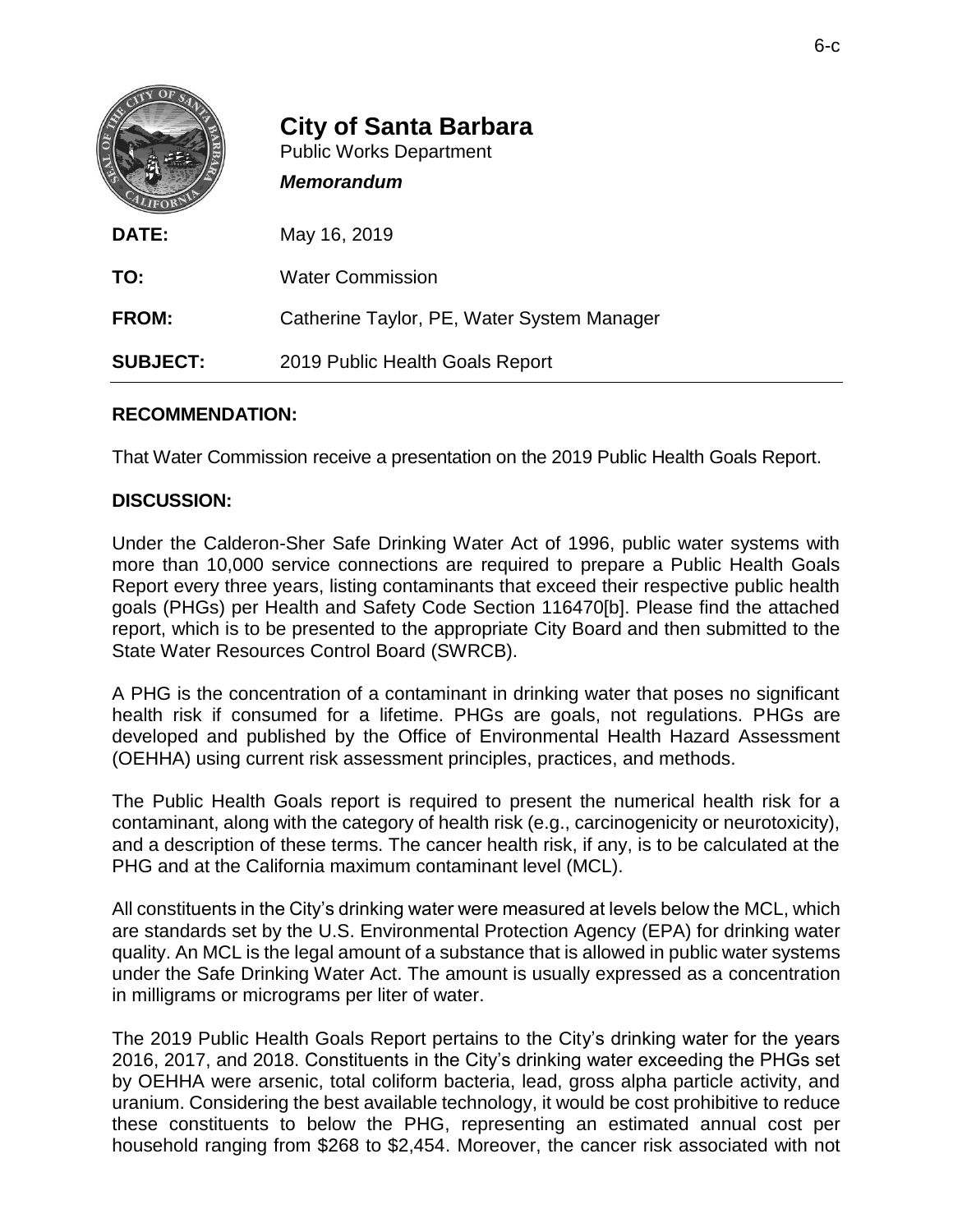2019 Public Health Goals Report May 16, 2019 Page 2

meeting the PHG is very low, at 1 per 1,000,000 cancer occurrences for arsenic and uranium, and 3 per 100,000,000 cancer occurrences for lead. There is no stated cancer risk for total coliform bacteria or gross alpha particle activity at the PHG level.

In conclusion, while the City's drinking water does not meet all the PHGs set by OEHHA, the City's drinking water meets or exceeds all SWRCB and EPA drinking water standards and regulations.